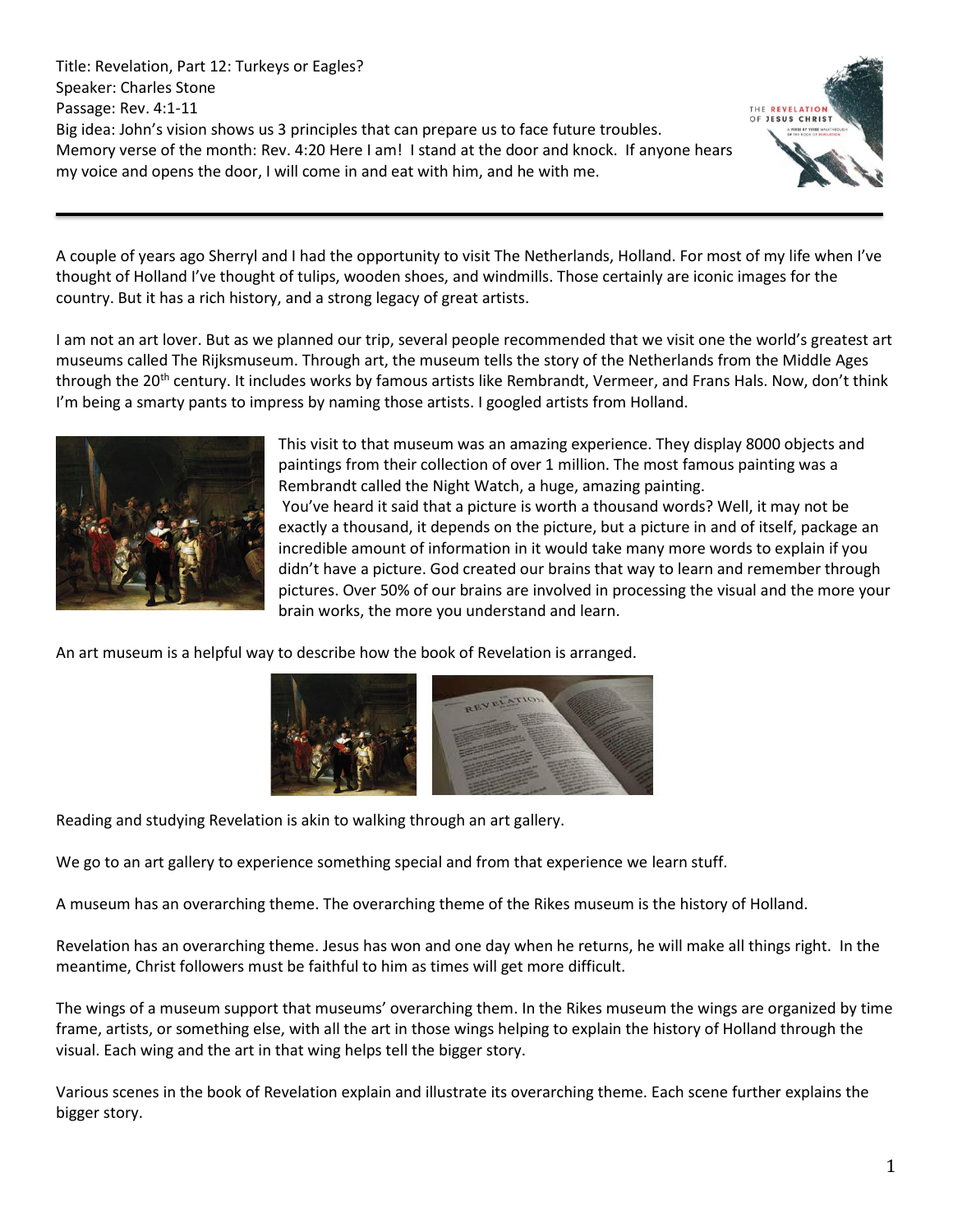We have spent 7 weeks looking at 7 ancient biblical churches this book was written to. Now we move into the part that includes the amazing visions and word pictures. Remember the context was persecution of Christians. John wrote this book under the inspiration of the HS to encourage the Christians to be faithful to Him and that they would be greatly rewarded. But, the message of this book was not just to those Christians but to Christians throughout the ages.

Over the course of the next few months, I will show you a portion of this great animation on the book of Revelation by The Bible Project that gives a bird's eye view to help us organize our mind and thoughts.

Let's take a look. <https://bibleproject.com/learn/revelation/>View 2.51-5.33

Earlier in this book we learn that John had been banished to a penal colony on the Island of Patmos and in a vision, he received what is the book of Revelation.

As we work through these visions, we have to try to understand what they mean, what the chronology is, how John uses frequent OT images, how he interprets them, what is symbolic and what is literal. Good biblical scholars have interpreted these images differently, so we must extend grace to those who may have a different viewpoint from us and realize that we don't have the final word. You may have a different interpretation of the end-times than what I have. We just all must exercise grace to each other.

The next two chapters are a unit. Chapter 4 is about what is called the throne room and chapter 5 is about the Lamb and a scroll that we'll look at next week. These two chapters remind us of the overarching theme of Revelation, Jesus wins. He's coming back. Be faithful. These two chapters provide the foundation for all that follows.

The reality is, the world is going to get more difficult for followers of Jesus before it gets eternally better. Things will deteriorate, from a biblical worldview, before Jesus comes and sets things right.

He even warned us with this.

*John 16:33 "I have told you these things, so that in me you may have peace. In this world you will have trouble. But take heart! I have overcome the world."*

# Big idea: John's vision shows us 3 principles that can prepare us to face future troubles.

Here's how we are going to approach this passage today. I'm going to read it. In your mind try to picture this vision. It is complicated. I will then show you a picture of this vision that someone created simply to get all the parts in front of you all at once. There are a bunch of different ways artists have pictured these images and no one is perfectly right. But this one will help us organize it in our minds.

I'm going to read Rev 4.1-11

Rev. 4:1 After this I looked, and there before me was a door standing open in heaven. And the voice I had first heard speaking to me like a trumpet said, "Come up here, and I will show you what must take place after this." <sup>2</sup> At once I was in the Spirit, and there before me was a throne in heaven with someone sitting on it.<sup>3</sup> And the one who sat there had the appearance of jasper and carnelian. A rainbow, resembling an emerald, encircled the throne. <sup>4</sup> Surrounding the throne were twenty-four other thrones and seated on them were twenty-four elders. They were dressed in white and had crowns of gold on their heads.<sup>5</sup> From the throne came flashes of lightning, rumblings and peals of thunder. Before the throne, seven lamps were blazing. These are the seven spirits of God. <sup>6</sup> Also before the throne there was what looked like a sea of glass, clear as crystal.In the center, around the throne, were four living creatures, and they were covered with eyes, in front and in back.<sup>7</sup> The first living creature was like a lion, the second was like an ox, the third had a face like a man, the fourth was like a flying eagle. <sup>8</sup> Each of the four living creatures had six wings and was covered with eyes all around, even under his wings. Day and night they never stop saying: "Holy, holy, holy is the Lord God Almighty, who was, and is, and is to come." <sup>9</sup> Whenever the living creatures give glory, honor and thanks to him who sits on the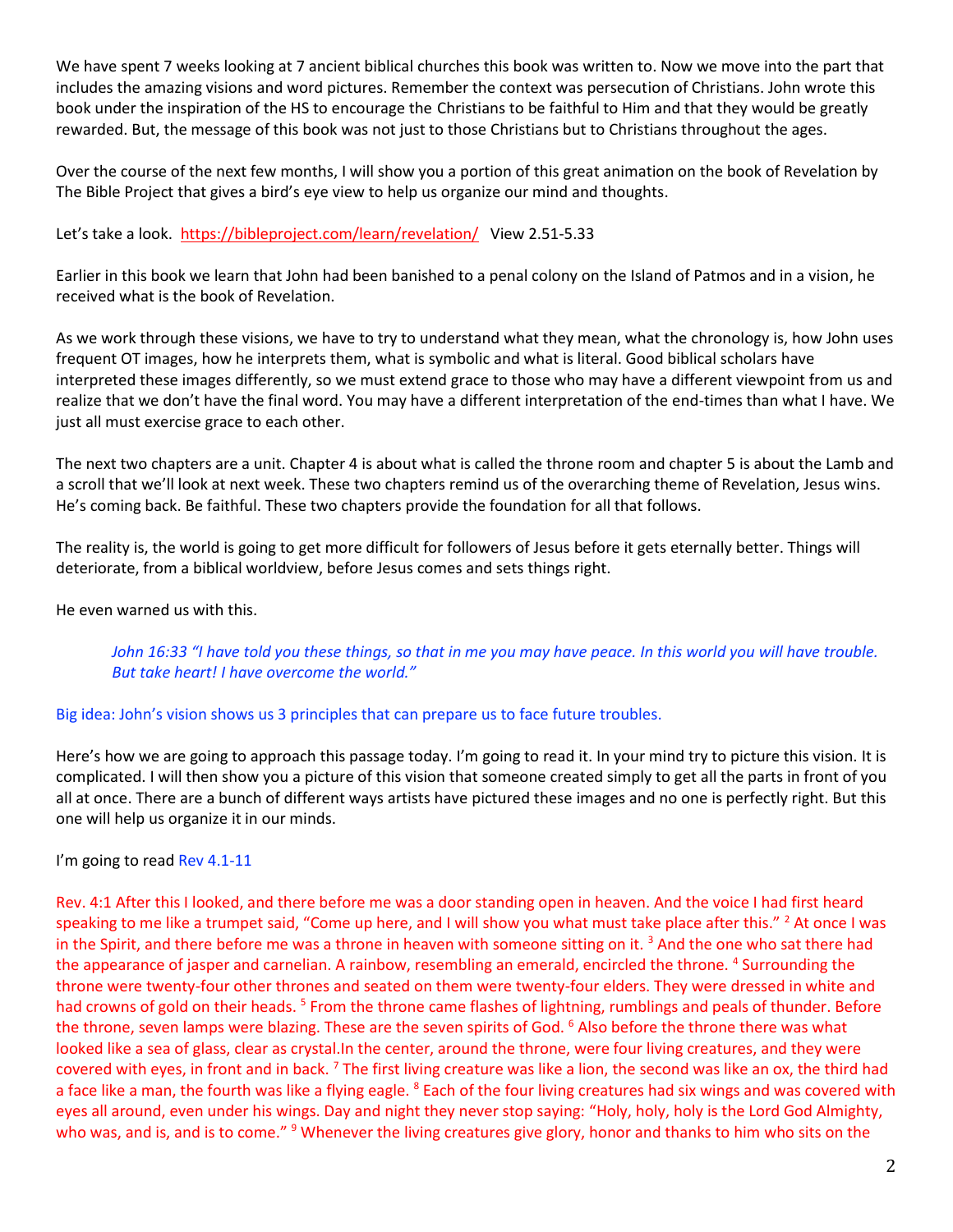throne and who lives for ever and ever, <sup>10</sup> the twenty-four elders fall down before him who sits on the throne, and worship him who lives for ever and ever. They lay their crowns before the throne and say: <sup>11</sup> "You are worthy, our Lord and God, to receive glory and honor and power, for you created all things, and by your will they were created and have their being."

So, here are the elements of this vision. I'm going to unveil them one at a time.

"Heavens-Throne Room"

- Door
- Trumpet
- Throne
- rainbow
- 24 other thrones
- Lightning
- Lamps
- Sea
- Lion
- Ox
- the being with man's face
- flying eagle



So, there you go. Obviously, the color and images were much more fantastic than words could describe. These remarkable symbolic descriptions which were meant to cheer the hearts of those to whom the book was first sent, the persecuted Christians. It was also written to cheer the hearts of all believers throughout all ages, with the assurance of the final triumph of the gospel. Remember, Jesus told us we would have trouble but that he would be with us and give us his peace.

Scholars say that John may not have understood what all the images meant just as someone describing the beauty of a rose may not understand horticulture, except that a rose is beautiful. Yet, they did represent truth about spiritual reality and coming things.

When I give my best understanding of what these images mean, I'm not going to qualify what I say each time. But do understand that for some of them, scholars have different views. For the significant images there is much more agreement. So, you might have a bit different take on what some of these images mean and that's ok.

Remember that John alludes to the OT over 500 times and in chapters 4 and 5 he alludes to images in the OT books of Isaiah and Ezekiel.

## **Rev. 4:1 After this**

After his means after his first vision in the earlier chapters. John records the visions in the sequential order in which he received them, but not necessarily in the historical order that the events occur.

His vision was real and what he saw, in many ways, is figurative for deeper spiritual truths. However, our caution is to not try to attach a deeper meaning to every detail of every image.

#### **I looked, and there before me was a door standing open in heaven.**

He described this vision of some opening in the sky that he describes as a door that gave him a glimpse into heaven.

**And the voice I had first heard speaking to me like a trumpet said, "Come up here, and I will show you what must take place after this."**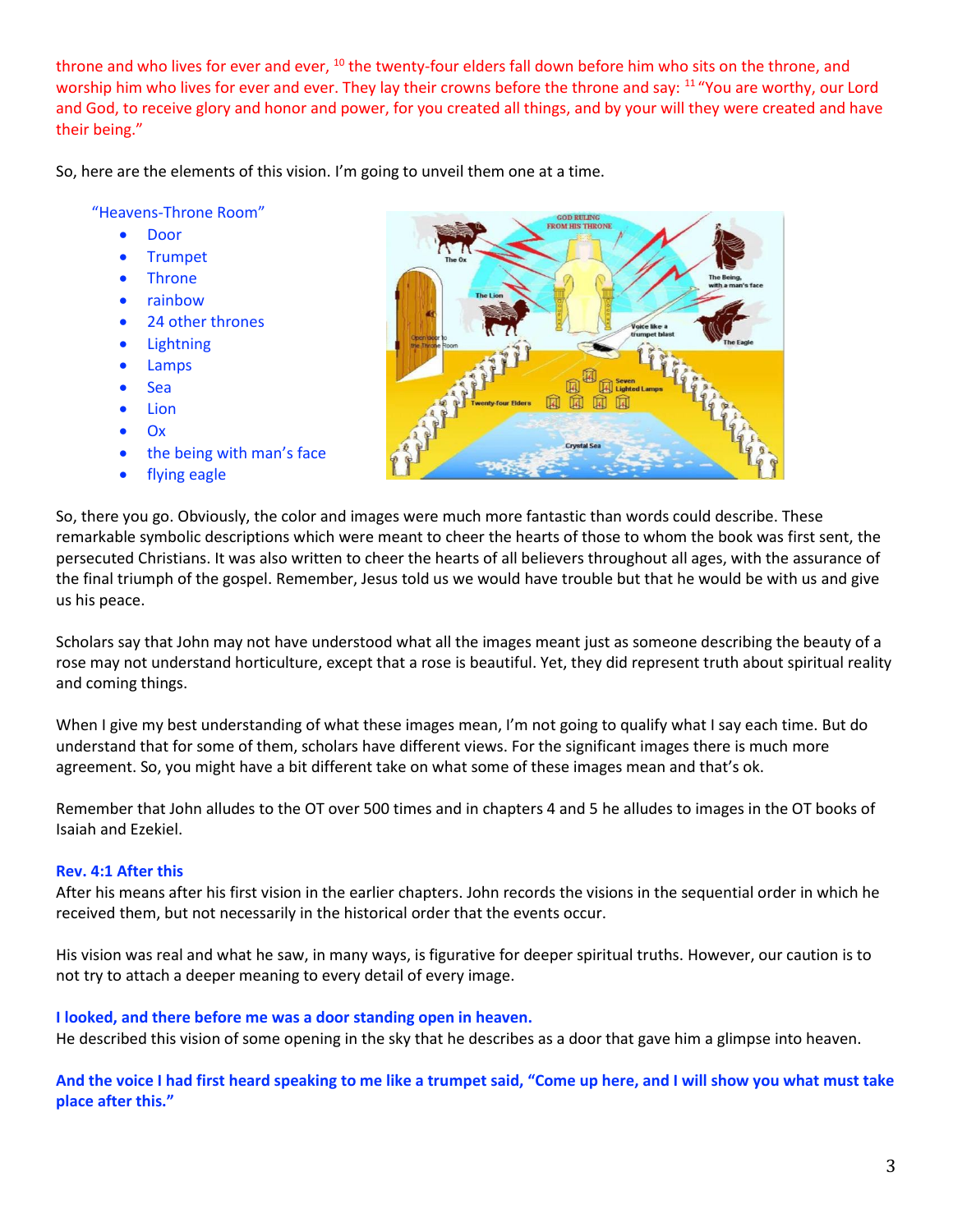The phrase after this means the events between the first and second coming of Jesus. So these visions have a mix of past, present, and future elements and we can't ascribe specific dates to them except what happened in the first century to those churches that we have a historical record of.

## **<sup>2</sup> At once I was in the Spirit, and there before me was a throne in heaven with someone sitting on it.**

This vision is meant to inspire awe in us. He no longer sees with physical but with spiritual eyes. He is given this deep look into future things and true reality.

A throne, which is uses 17x in this and the next chapter symbolizes God's majesty, power, and authority.

John is allowed to see the very center of power in the universe. And this gave those early believers confidence that with the word in disarray. They needed to be reminded that God really is in control and a throne pictured that. It should encourage us as well in this world of great disarray.

He doesn't try to describe in detail who is sitting on this throne because Paul writes in 1 Tim that God dwells in 'unapproachable light." Here John gives enough to evoke awe and sublimity and to leave the impression that the one who sat on the throne was a pure and holy God.

He says it is someone, not just some impersonal Star Wars Force. History is not guided some impersonal cosmic entity or chance or fate or luck, but personality is at the center.

To the Christians in that day who read or heard this read, they got it. They understood where their world placed power, the throne or Roman rule and the emperor that sat on that throne. John is saying they got it wrong. The center of power today is not Ottawa, or Washington DC, or Moscow, or Paris, or Bejing.

He's saying remember this as you face tribulation which you are experiencing and will experience. John and his readers lived in a world where God and his truth was not honored, like today.

He then uses precious stones and a rainbow to further describe God's radiance and splendor.

## **4 Surrounding the throne were twenty-four other thrones, and seated on them were twenty-four elders.**

So, you have these thrones that surround the center throne with elders seated on them. What does that mean? There have been many interpretations of what these thrones meant.

An elder in the OT was a person with authority in the Jewish community who could function as a representative of the community. These image of 24 elders on these thrones most likely represent the redeemed church in heaven represented by angelic beings. These are heavenly representatives of God's people.

The arrangement is significant because Greek choruses would often sing or dance in circles; amphitheaters surrounded stages; and the Jewish Sanhedrin sat in a semicircle with the high priest in the middle.

These thrones surrounding God on the center throne all enhance the glory of God. So, here it represents the church triumphant worshipping God.

# **They were dressed in white and had crowns of gold on their heads.**

Angels were nearly described in the bible as garbed in white and white symbolized purity.

**5 From the throne came flashes of lightning, rumblings, and peals of thunder.**  These special effects are symbolic of God's awesome presence.

**Before the throne, seven lamps were blazing. These are the seven spirits of God.**  Seven spirits is a term for the Holy Spirit and pictures that his work is diverse.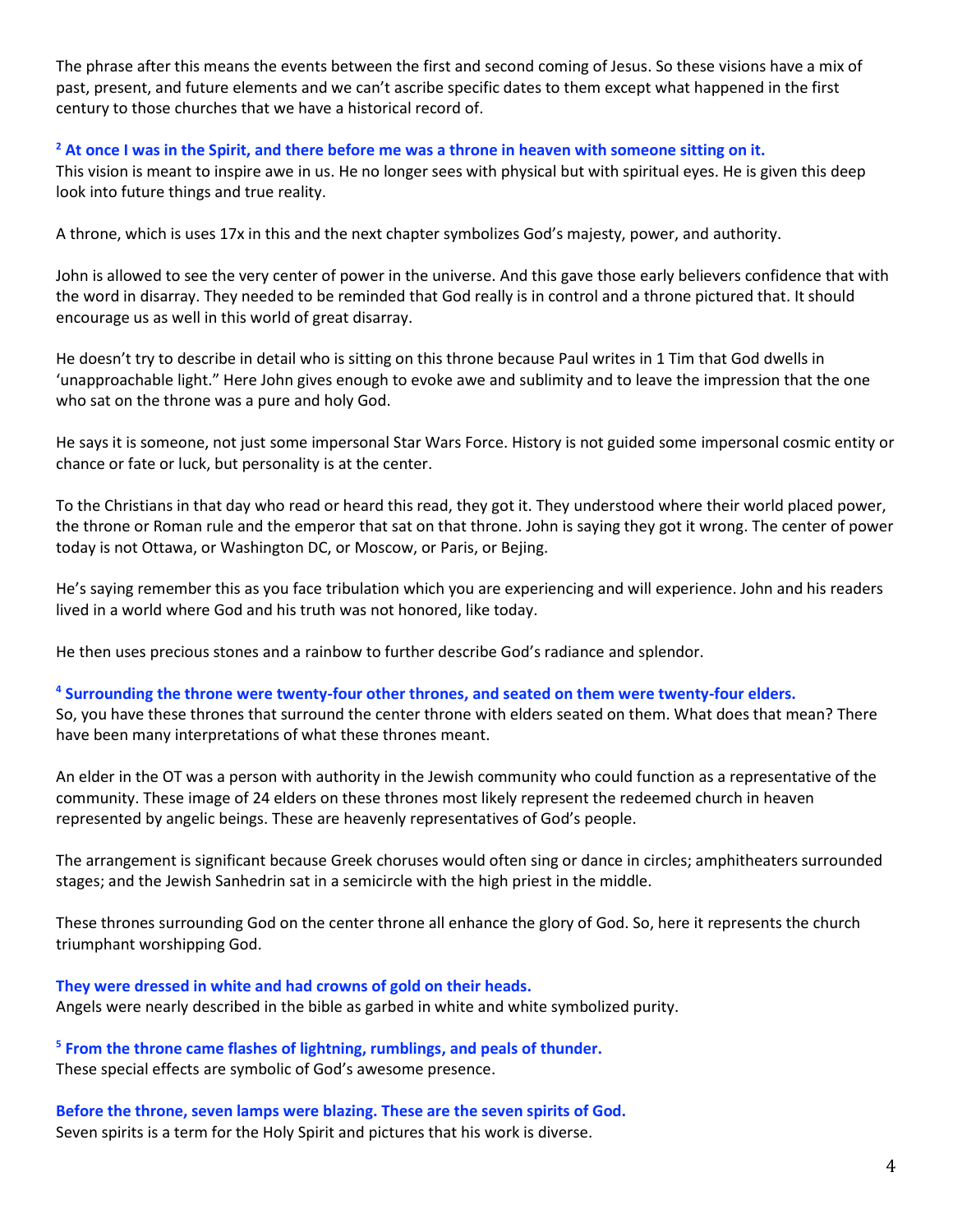## **<sup>6</sup> Also before the throne there was what looked like a sea of glass, clear as crystal.**

This image adds to the magnificence of the scene suggesting calmness, majesty, peace and a wide dominion. God's rule and reign is a vast as the sea. And God is undisturbed and unruffled by what ruffles us.

**In the center, around the throne, were four living creatures, and they were covered with eyes, in front and in back. <sup>7</sup> The first living creature was like a lion, the second was like an ox, the third had a face like a man, the fourth was like a flying eagle. <sup>8</sup> Each of the four living creatures had six wings and was covered with eyes all around, even under his wings.** 

These are not meant to be ominous scary beasts. They are most likely angels of the highest order. The eyes picture God's all- knowing power and his constant watchfulness over us. The wings could denote God's protective care over us as a bird will place its wings over its young.

These images represent the whole of animate creation, centering on the noblest (lion), strongest (ox), wisest (mankind), and swiftest (eagle). These creatures sum up all of God's creation, which joins the angelic beings in worshiping God.<sup>1</sup>

So, the 24 elders and the four creatures are probably angels in heaven worshipping God. **Day and night they never stop saying: "Holy, holy, holy is the Lord God Almighty, who was, and is, and is to come."**  Holy, holy, holy was an expression for the Trinity. It would be the same thing as saying, "Holy is the Father, Holy is the Son, and Holy is the Spirit."<sup>2</sup> And to say holy three times means ultimate holiness, to be totally other.

Then John further describes their worship and writes this about the vision he sees.

## **They lay their crowns before the throne and say:**

People who lived in that day understood the significance of casting crowns that we would not because we don't practice it in our western culture. In the ancient world, casting crowns indicated complete submission. When one king surrendered to another, he cast his crown at the victor's feet. Sometimes the Romans carried with them an image of their emperor; and, when they had reduced a monarch to submission, there was a ceremony in which the vanquished one had to cast his crown before the emperor's image.<sup>3</sup>

Casting those crowns means that we owe whoever we are or whatever we have, to God. We must yield all to him.

John finishes with the vision of continued worship of God.

What a powerful vision.

# Let's go back to our big idea.

Big idea: John's vision shows us 3 principles that can prepare us to face future troubles.

How do we prepare for coming trouble? Think about it. A soldier prepares for battles. An athlete prepares for the competition. The student prepares for the test. A Christian prepares for difficulty that is inevitable.

These are basic principles we must apply to best prepare ourselves for the troubles we will inevitably face. I'm going to give you the three principles:

- 1. Worship is meant to be a 24/7 experience: Cultivate it.
- 2. Your view of God impacts everything you do. Clarify it.
- 3. Perspective determines daily disposition. Choose top down.

<sup>1</sup> Osborne, G. R. (2016). *[Revelation: Verse by Verse](https://ref.ly/logosres/vbv87rev?ref=Bible.Re4.6b-8&off=1805&ctx=ce+for+such+a+view.+~The+most+viable+opti)* (p. 103). Bellingham, WA: Lexham Press.

<sup>2</sup> Patterson, P. (2012). *[Revelation](https://ref.ly/logosres/nac39?ref=Bible.Re4.6-11&off=7049&ctx=e+seemed+to+John+to+~have+been+the+same+a)*. (E. R. Clendenen, Ed.) (Vol. 39, p. 156). Nashville, TN: B&H.

<sup>3</sup> Barclay, W. (2004). *[The Revelation of John](https://ref.ly/logosres/ndsb87rev01?ref=Bible.Re4.9-11&off=1370&ctx=+the+throne+of+God.+~In+the+ancient+world)* (3rd ed. fully rev. and updated, Vol. 1, p. 179). Louisville, KY; London: Westminster John Knox Press.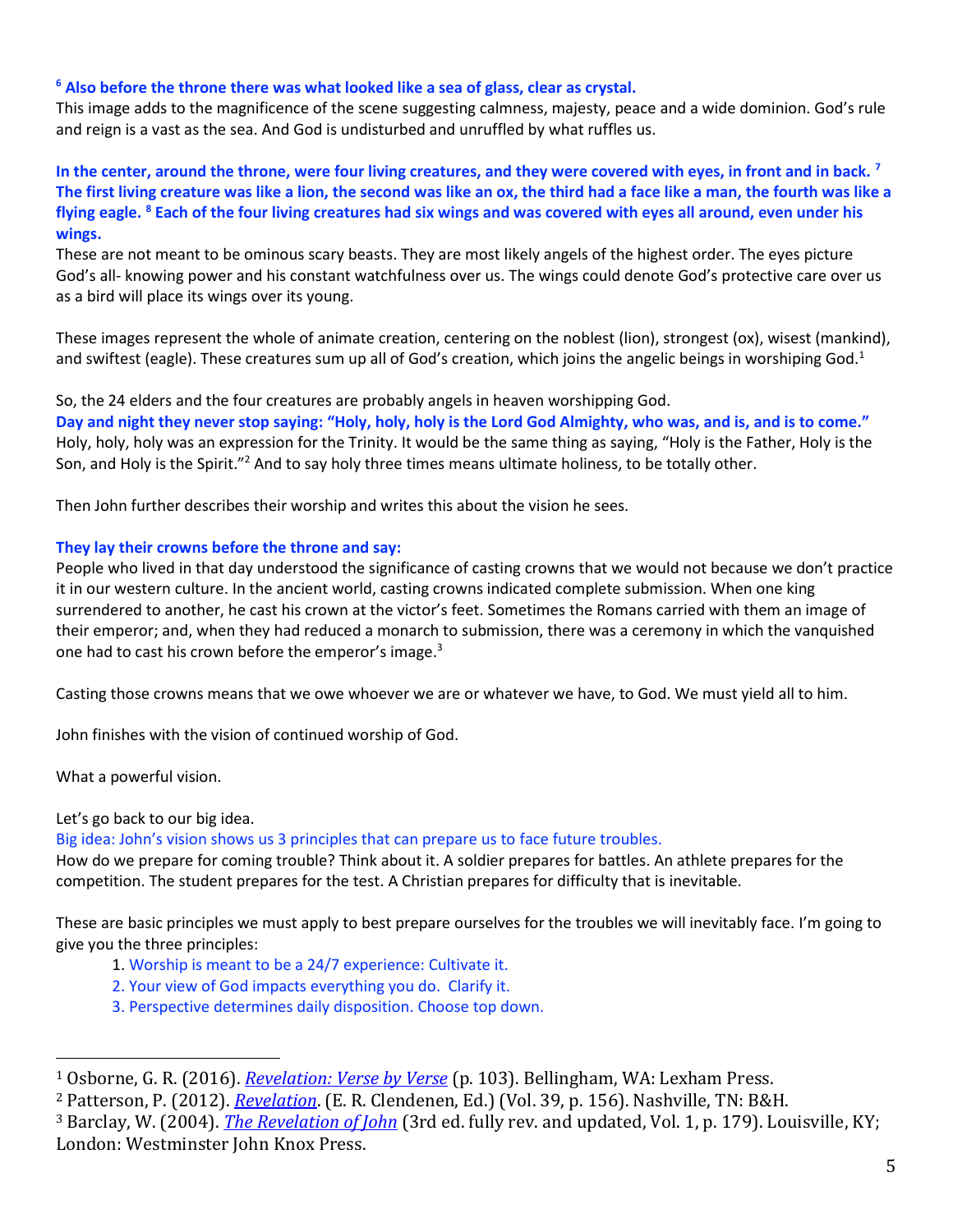## **Worship is meant to be a 24/7 experience: Cultivate it.**

In heaven the angels ceaselessly worship God. We are to mirror what is going on in heaven when we worship here on earth. Does that mean that we're singing 100% of the day and bowing down every few minutes? No.

Worship is doing anything which fulfills the function for which it was created. When you are living out God's purpose through daily obedience and faithfulness in whatever you are doing, working, cleaning house, cooking, doing your job well at work, changing a diaper, worshipping as a group when we gather, praying at home, serving others, showing kindness, you name, it, when you are doing what God created you to do, you are praising and worshipping him.

And our chief end is to glorify God and to enjoy him forever; and we carry out that function when we do what God sent us into the world to do.<sup>4</sup>

Paul refers to this 24/7 idea in 1 Thessalonians when he writes about praying without ceasing. It akin to breathing and our heart beating. God designed our bodies to automatically breathe and our heart to beat without our constant conscious awareness, right?

Sometimes we will draw our attention to our heart rate or breathing like when you put your finger on your wrist or neck or look at your smart watch to monitor your heart rate. You are consciously focused on your heart. You consciously focus on your breathing when you need to calm yourself with slow breathing.

Our hearts beat and our lungs breath whether or not we are conscious. Yet we do sometimes draw specific awareness to them.

In a similar way, to worship 24/7 is to have an ongoing disposition of obedience to and love for Jesus all the time, no matter what you do. And sometimes we consciously focus on worship, prayer, being aware of his presence.

### **Your view of God impacts everything you do. Clarify it**. Mature it. Deepen it.

We have a conscious and unconscious view of God that has come from our upbringing, life's experiences, from church, from authority figures, and from the Scriptures.

#### AW Tozer the great pastor and writer in the prior century wrote this.

"What comes into our minds when we think about God is the most important thing about us. ... Worship is pure or base as the worshiper entertains high or low thoughts of God." We tend, by a secret law of the soul, to move toward our mental image of God.

The most important concept in your mind is that of God. John is giving us a picture of God in this book. So, continue to clarify a true view of God, remove false views, replace them with correct views of God. And it's both mind and heart. It's not just an intellectual understanding of God. But we understand who he is when we engage his word and spend time alone with him. We engage the heart when we spend time with other believers in corporate worship and when we spend time in smaller settings like groups with people who love him and love you because through such relationships, we experience a lived faith which helps clarify our view of God.

## **Perspective determines daily disposition. Choose top down.**

Part of the pastoral purpose of chapters 4–5 is to assure suffering Christians that God and Jesus are sovereign and that the events which they are facing are part of a sovereign plan which will culminate in their redemption and the vindication of their faith through the punishment of their persecutors.<sup>5</sup>

<sup>4</sup> Barclay, W. (2004). *[The Revelation of John](https://ref.ly/logosres/ndsb87rev01?ref=Bible.Re4.6b-8&off=6117&ctx=terally+become+one.+~Our+chief+end+is+to+)* (3rd ed. fully rev. and updated, Vol. 1, p. 174). Louisville, KY; London: Westminster John Knox Press.

<sup>5</sup> Beale, G. K., & Campbell, D. H. (2015). *[Revelation: A Shorter Commentary](https://ref.ly/logosres/rvltnshrtrcmm?ref=Bible.Re4.1-5.14&off=2426&ctx=on+at+the+last+day.+~Part+of+the+pastoral)* (p. 96). Grand Rapids, MI; Cambridge, U.K.: William B. Eerdmans Publishing Company.